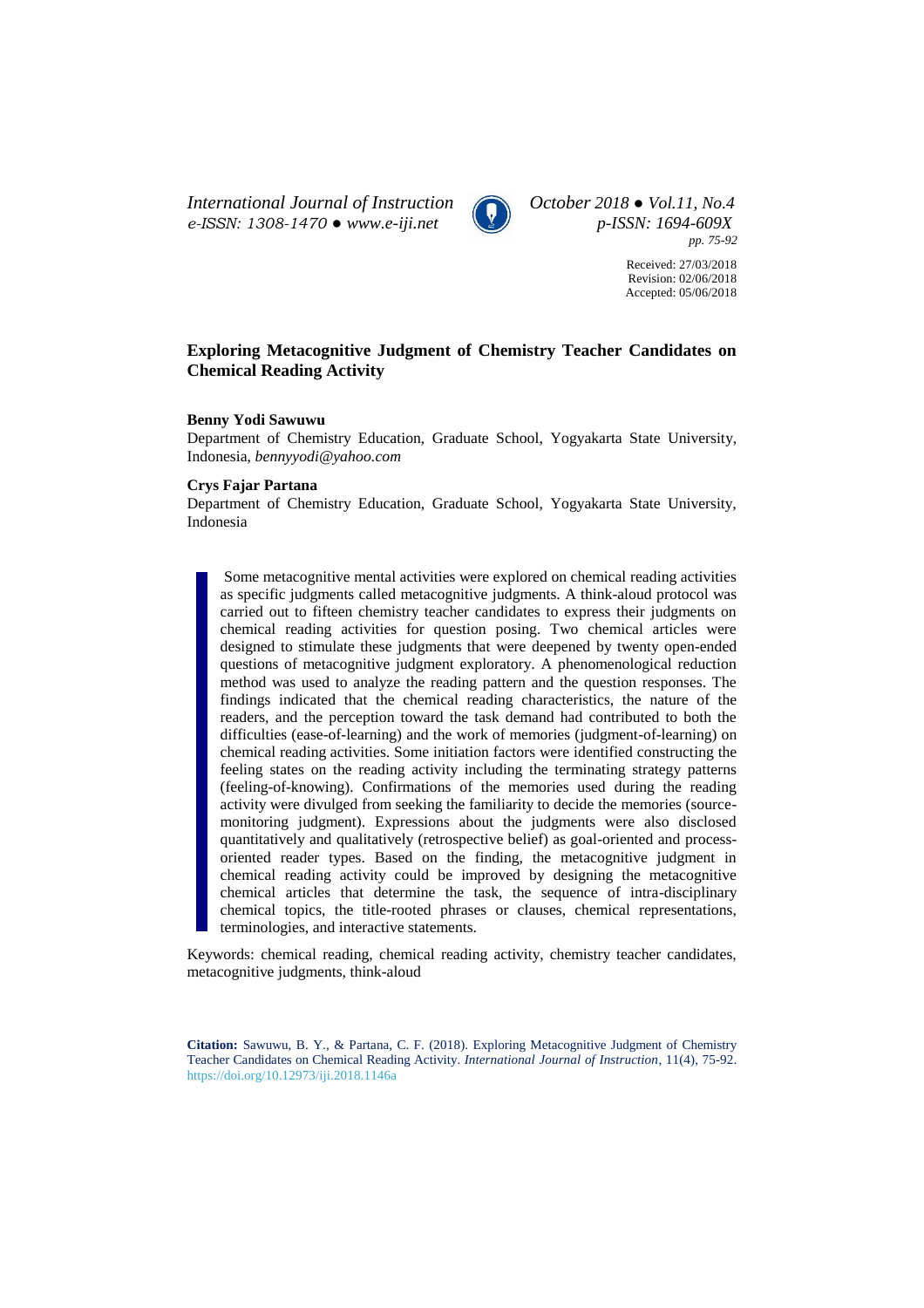## **INTRODUCTION**

Investigation of a reading activity of an academic article, like chemical reading, indicated that some mental actions were made by one's own self cognitively and metacognitively as a concurrently simultaneous activity (Khezrlou, 2012; Korpershoek, et al., 2015). During this reading activity, one was seeking for the structure of knowledge on the text by a sophisticated epistemological belief (Norris & Phillps, 2012). By this belief, one would show some metacognitive behaviors such as selecting a strategy for understanding, applying the preliminary knowledge to solve problems, and checking the progress consistently (Pulmones, 2010). To know the cognitive and metacognitive activity toward the chemistry reading activity, posing questions after the reading activity could become an indicator (Demirdogen & Cakmakci, 2014).

This investigation could be easier when using a think-aloud protocol, that is a technique to verbalize one's thought (Jacobse & Harskamp, 2012). The advantage of this technique is to give the sight of the process of memory and actual thinking when one is reading, understanding, strategizing, processing, and deciding (Overton, et al., 2013) for revealing metacognitive judgment (Ben-Eliyahu & Bernacki, 2015). When one conducted a metacognitive activity like reading by think-aloud to question posing, there were some specific judgments considered to make sure the accuracy of the action executed called as the metacognitive judgment (Dunlosky & Metcalfe, 2009). Through these judgments, applying metacognitive knowledge on metacognitive strategy could be controlled (Ford & Yore, 2012). In spite of the importance of these judgments, a problem came from the difficulty to get a whole comprehension about them, where the previous studies were conducted partially (Callender, et al., 2016; Thomas, et al., 2016).

A qualitative analysis could get a whole description about that metacognitive phenomenon (Siegel, 2012). One of the qualitative approaches that could be used is a phenomenological study (Vierkant, 2017). Nevertheless, this approach had a shortcoming, longer time needed (Jacobse & Harskamp, 2012). By analyzing in-depth the representative samples that had similar epistemological beliefs of students with the same metacognitive type, this shortcoming would be covered (Pulmones, 2010).

Chemistry teacher candidates, as the agents to assess the students' metacognitive, should have the capacity to read the chemical reading and to pose the chemical problem before they would judge their students on the future. Particularly chemistry education domain has certain characteristics that evolve during the world development in this 21st century. This research was conducted to explore the metacognitive judgment of chemistry teacher candidates in the reading activity of a chemical article. This study aimed to reveal the metacognitive judgment when reading the chemical article and the components of the chemical article which had contributions to increase the metacognitive judgment in a chemical reading activity. The findings of this study were expected to help educators design their chemical articles for their students.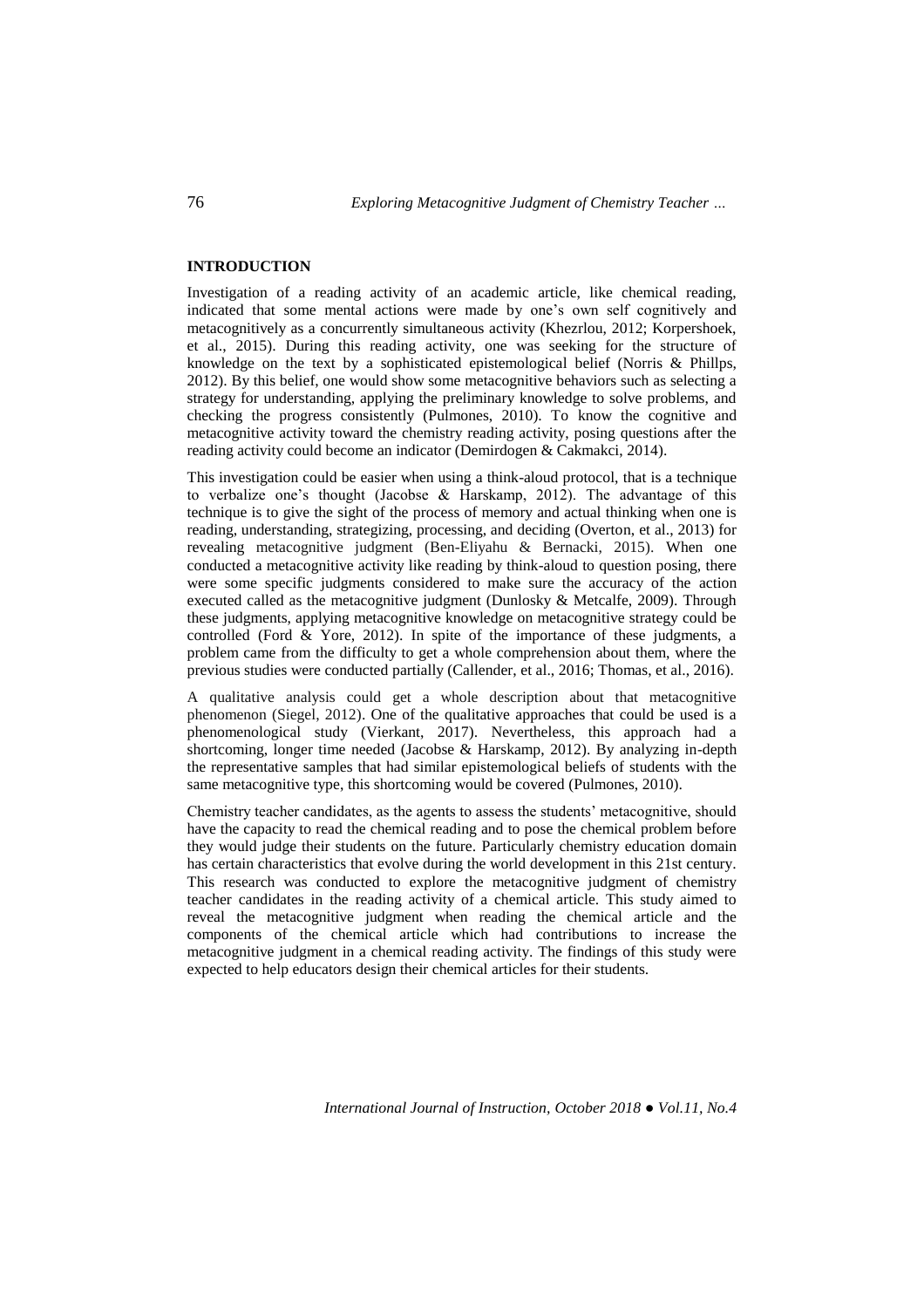### **LITERATURE REVIEW**

## **Chemical Reading**

There were four aspects that should be considered to design a chemical reading for transfer the chemical knowledge to readers. The first was the structure of chemical readings or articles of chemistry. It should determine the length of the article, type of article, task demand, and interdisciplinary level (Herscovitz, et al., 2012). A short article was considered up to four-hundred words. The type of the article should give integrated complex information. The task demanded should be in a specific chemical context and need various thinking skills and chemical aspects. For interdisciplinary level, the information could be the integration of two or more chemistry domain or other disciplines. The second is the basic chemistry multiple-representative. There are four representatives that should be considered in every chemical reading: phenomenology, model, symbol, and process aspects. The phenomenology aspect is phenomena representative as an experience got through the senses that consist of clear empirical properties of laboratory and daily life and could be measured. The model aspect is seeking for the qualitative explanation of the phenomena and modeling the submicroscale things. The symbolic aspect is seeking for the quantitative explanation of phenomena (Gilbert & Treagust, 2009). The process aspect is how to understand the way of interactions of matters (Kaberman & Dori, 2009).

The third is the humanistic approach in chemistry education that has three levels: techno-science, contextual, and critical level (Sjostrom & Talanquer, 2014; Sjostrom, et al., 2016). Science in technology or its application promotes techno-science and technical-instrumental training, discusses the daily context, focuses on analysis about the real world or actual experiences, and helps construct the relationship between the phenomenology and model aspects (mesoscopic, multi-particle, and supra-molecule). The meaningfulness of science in everything emphasizes the social aspect (sociochemistry) and scientific citizenship. The critical level is facing the science for transformation. It is an understanding of the complexity of the life, the society and the interaction of each other, and the responsibility and collective action toward the balancing of ecosystem and society (socio-eco-justice) and global sustainability.

The fourth is about the reading characteristic that should be iterative, interactive and principled (Norris & Phillips, 2012). Iterative means that specific skills were needed to understand the content and purpose of the chemical reading. Interactive means that served information allows mental activities as responses to the reading. The principal character in chemical reading requires constructing the complete and consistent information. Complete means the elements of info given in unity data excluded the wideness and depth of explanation. Consistent means that the information discussed defers to a clear concept or topic.

#### **Metacognitive Judgment**

Metacognitive monitoring is an appreciation process or progress evaluation that proceeds on a specific cognitive activity that becomes basic set for what the thing will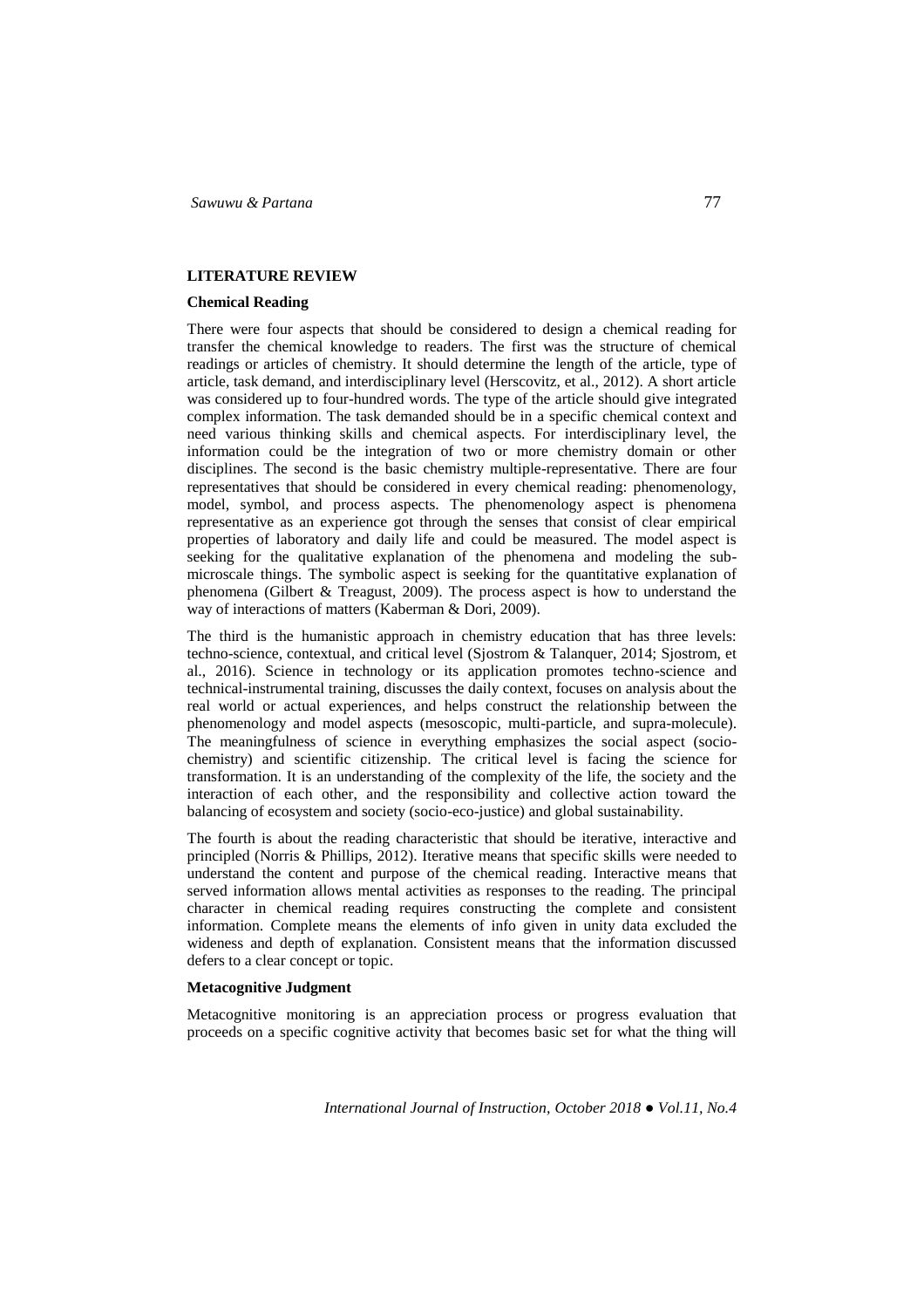be understood (Dunlosky & Metcalfe, 2009). This monitoring is a metacognitive judgment (de Bruin, et al., 2017) and decision making (Callender, et al., 2016). Through this metacognitive judgment, the implementation of metacognitive knowledge via metacognitive strategy can be controlled (Ford  $\&$  Yore, 2012). Therefore, the metacognitive judgment can be explained as evaluation and reflection of metacognitive strategy that is used based on metacognitive knowledge on one's cognitive activity processes. On the metacognitive activities, one would conduct some considerations to decide by his/her own self and to calibrate his/her abilities measured as judgment accuracy (Mathabathe & Potgieter, 2014; de Bruin, et al., 2017). There are two judgment accuracies. They are relative accuracies or resolution and absolute accuracies or calibration. Calibration refers to the difference between actual performance and perceived performance (Dunlosky & Metcalfe, 2009; Mathabathe & Potgieter, 2014). The resolution shows one's metacognitive predictions of one thing to something that is expressed commonly by a correlation coefficient (Dunlosky & Metcalfe, 2009). These accuracies judgment could be classified to overconfidence/overestimate, confidencerealistic, and underestimate (Mathbathe & Potgieter, 2014; de Bruin, et al., 2017).

Aspects of metacognitive judgments are ease-of-learning judgments, judgment of learning, feeling-of-knowing judgment, source-monitoring judgment, and confidence in retrieved answer or retrospective belief (Dunlosky & Metcalfe, 2009; Nelson & Narrens, 1990; Dunlosky  $\&$  Bjork, 2008). These basic components of metacognitive judgments occurred on acquisition and retrieval steps (Nelson & Narrens, 1990). For the ease-of-learning judgment (EOL) was defined as a judgment about how easy or difficult one learned the known things (Dunlosky & Metcalfe, 2009), on the planning step especially on the advance of acquisition that became the predictor of learning velocity while one allocated the time during the consideration understanding the things instructed (Nelson & Narrens, 1998). This metacognitive judgment related to the simplicity or complexity of knowledge based on quantity, clearness of information, completeness, and authority of evidence or validity (Mason, et al., 2010).

The judgment-of-learning (JOL) was a judgment about the possibility to memorize the recently instructed things on the next test that was divided by immediate (instantaneously made after learning something) and delayed (seriously made after learning in relative time) (Dunlosky & Metcalfe, 2009). This judgment was one's prediction and awareness about unknown things (Veenman, 2012; Chiu & Linn, 2012). It occurred on monitoring steps (Dunlosky & Bjork, 2008), particularly on during or after acquisition phase as the predictor to the next performance. This judgment consisted of the unevaluated information, the truth related to the expertise, the truth related to the comparison to other sources, and the truth related to the scientific evidence (Mason, et al., 2010). If this judgment is too high that one feels having knowledge of it, so one will decide to learn not, and if one decides to learn, so his/her beliefs will change that it has been more difficult (Metcalfe & Kornell, 2005). It happened because the consideration of time allocation was affected by choice and perseverance (Metcalfe, 2009).

The feeling-of-knowing judgment (FOK) is a judgment about the possibility to recognize the unrecalled answer on the next test (Dunlosky & Metcalfe, 2009). This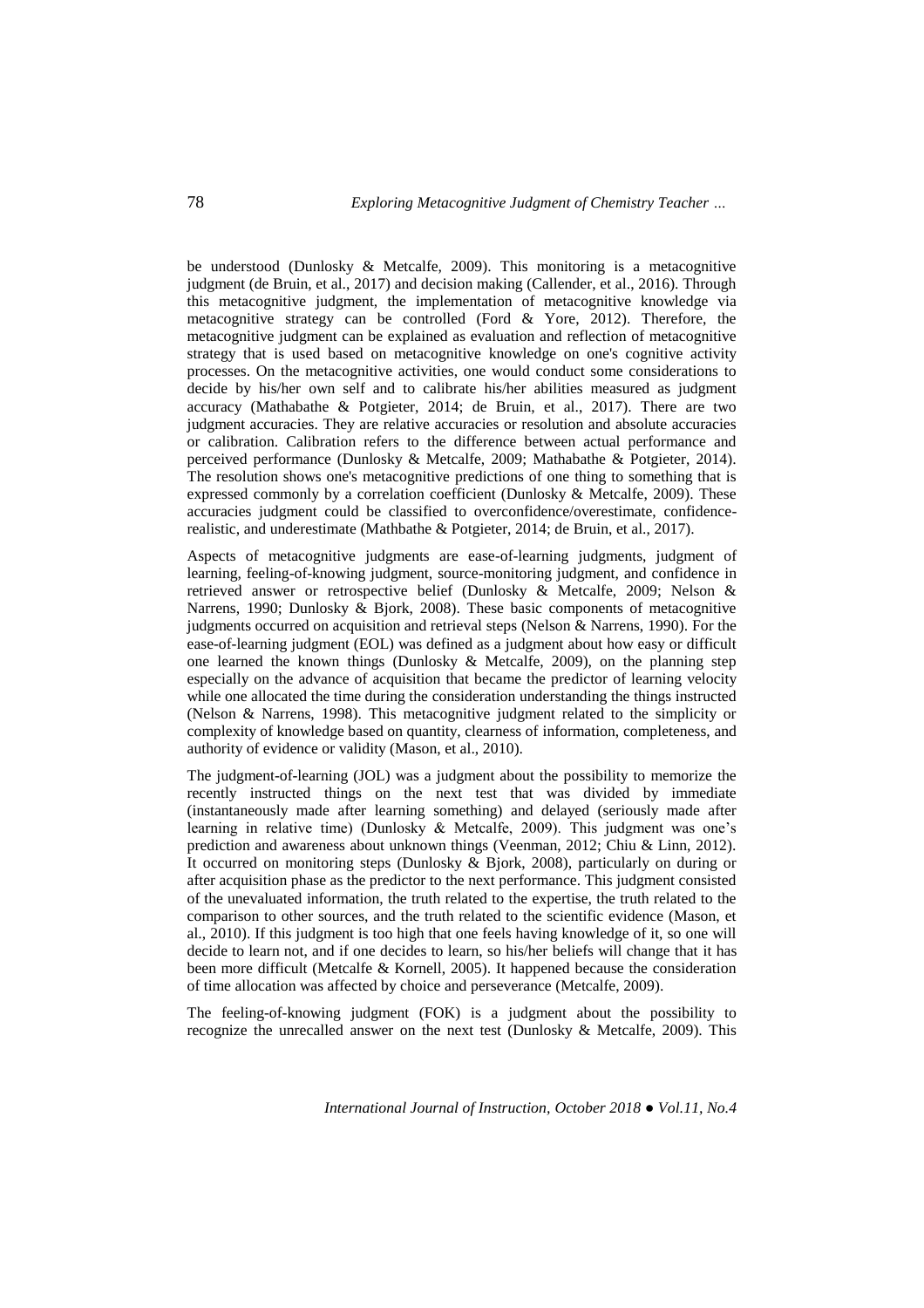judgment related to one's prediction about non-mastered things (Veenman, 2012), the things that had been known before or in another side to compare the familiarity of something faced to another before, this case is called feeling-of-familiarity (FOF) (Chiu & Linn, 2012). This judgment occurred on monitoring steps (Whitbread & Cardenas, 2012), especially on during or after retention phase or even on quick initiation or termination of retrieval phase related to judgments about known/remembered things when conducting a test. The feelings did not only relate to the thought monitoring but also relate to the thought control, so this feeling was also called epiphenomenon with the consciousness (Efklides, 1999). Based on that concept, some concepts arose on metacognitive judgment called metacognitive feelings (Norman, et al., 2010), including feeling-of-difficulty, tip-of-the-tongue, and blank-in-the-mind (Efklides & Misailidi, 2010). The feeling-of-difficulty (FOD) was the manifestation of monitoring and controlling functions of metacognitive knowledge refer to the sources of task difficulties (Efklides, et al., 1999). The tip-of-the-tongue (TOT) related to the curiosity judgment that was high but not balances on the skills to recall the knowledge signed by cue toward ideas or to remember the things related to the ideas (Dunlosky & Metcalfe, 2009). The blank-in-the-mind (BIM) was the temporal experience that occurred when there was not any content on the consciousness caused by the failure of upcoming-memory maintained to be memory (Efklides & Touroutoglou, 2010).

The source-monitoring judgment (SM) was defined as the judgment made during a test criterion related to the origin of certain memories (Dunlosky & Metcalfe, 2009), and to one's own understanding to decide the knowledge gap (Chiu & Linn, 2012). This judgment included the guessing strategy metacognitively (Batchelder & Batchelder, 2008). It was influenced by the clearness, perfection, agreement or disagreement with own knowledge and the use of the knowledge for the learning (Mason, et al., 2010).

The retrospective belief (RB) was the judgment about the possibility that a response to a test was correct (Dunlosky & Metcalfe, 2009), that can be expressed in percentage and/or verbal statements (Kleitman & Moscrop. 2010). This judgment occurred after recall conducted related to the response of what the tests have done (Nelson & Narrens, 1990). This case indicated that perceived performance affected by finale response to the learning process. This belief of knowledge includes the information that was stable for the time period, the information that was stable occasionally, and the information that was changeable during the time (Mason, et al., 2010).

# **Deficiencies in Metacognitive Judgment Research**

The studies t conducted about this metacognitive judgment have least three deficiencies. The first deficiency in these studies was about the partiality of the investigated domain in metacognitive judgment. For examples, the studies were only about the JOL (Finn & Metcalfe, 2014; List & Alexander, 2015), the FOK (Schwartz, et al., 2016), the SM (Rummer, et al., 2016), or the RB (Mathabathe & Potgieter, 2014; Callender, et al., 2016). This became a problem since the discussion about the single aspect could not be separated with other aspects. When a study discussed JOL as a prediction of the unknown thing, it should be discussed concurrently with the FOK and SM in order to get the whole understanding of the memorization process. The usual combination used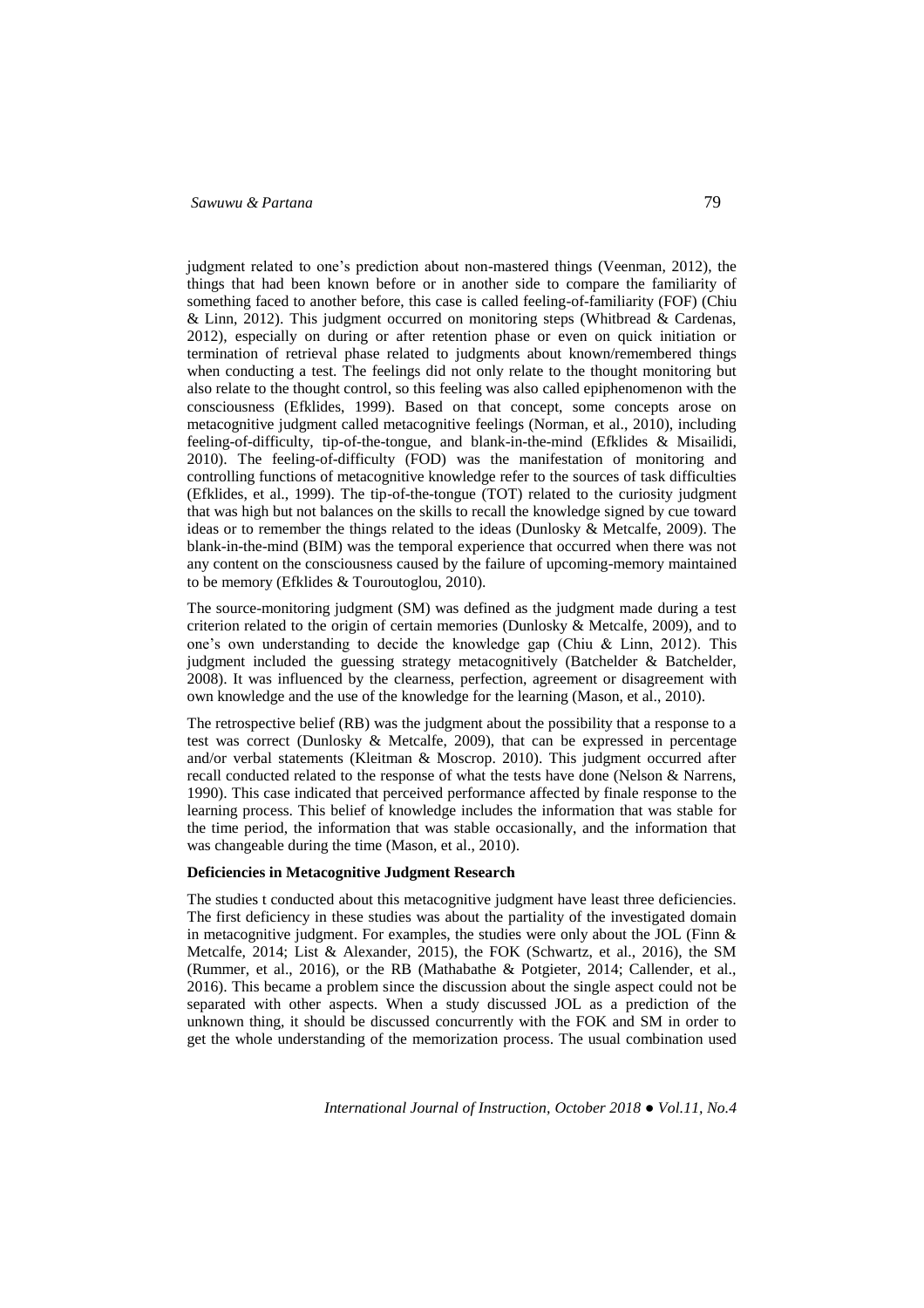in the studies was only with the RB in categorizing the confidence level (Thomas, et al., 2016). The second deficiency was about the limitation of the quantitative analysis especially in determining the calibration (Bol & Hacker, 2012), resolution (Schwartz, et al., 2016), or both of them (Finn & Metcalfe, 2014). These studies that emphasize the quantitative analysis were oriented to the result of the metacognitive activity. In fact, the metacognitive in the result-oriented study (the result of thinking) is not enough because almost all of the metacognitive aspects occur in the mind or on the process of thinking (Dunlosky & Metcalfe, 2009; Norris & Phillps, 2012; Schraw, et al., 2012). So, the quantitative aspect was not appropriate to describe the process in each aspect of the metacognitive judgment. Even in the qualitative analysis, the discussion did not explore the process in the process of making a judgment (Tuysuzoglu & Greene, 2015). This resulted in the third deficiency that the explanation did not focus on the process.

### **Research Question**

Covering the deficiencies listed before, this study used the qualitative method embedded with a think-aloud protocol to explore the process of making a judgment in chemical reading activities and to find the component of the chemical article that contributes to the metacognitive judgment attainment. The research questions of this study are:

- 1. How are the metacognitive judgments when reading a chemical article which is designed by stimulating the readers' metacognitive strategy in:
	- a. Judging the difficulty of the chemical article (EOL aspect).
	- b. Memorizing the information of the chemical article (JOL aspect).
	- c. Controlling the memorization of the chemical information (FOK aspect).
	- d. Monitoring the memorization of the chemical information (SM aspect).
	- e. Making sure the belief of the chemical reading comprehension (RB aspect).
- 2. How should the chemical article be designed to increase the readers' metacognitive judgments in a chemical reading activity?

### **METHOD**

### **Context and Participants**

This was a qualitative study of 15 chemistry pre-service teachers in third years of a public state university in Yogyakarta, Indonesia. All of them were female and from 19 to 21 years old. They were in the international program that used a bilingual class in Indonesia Language and English during their courses. They participated voluntarily in this research outside the regular class activities. An ethical consideration used to protect the data of participants that was stamped in an agreement between each participant and the researchers (Taber, 2014; Sadowski & McIntosh, 2015).

#### **Material**

Two chemical readings have been designed for stimulating metacognitive strategy in reading activity. The first reading was an article about the application of chemical equilibrium in human teeth. The second reading was about chemical equilibrium in esterification. The articles were overlapping with other chemistry domains and other disciplines, that fulfilled some criteria about chemical reading as mentioned before, to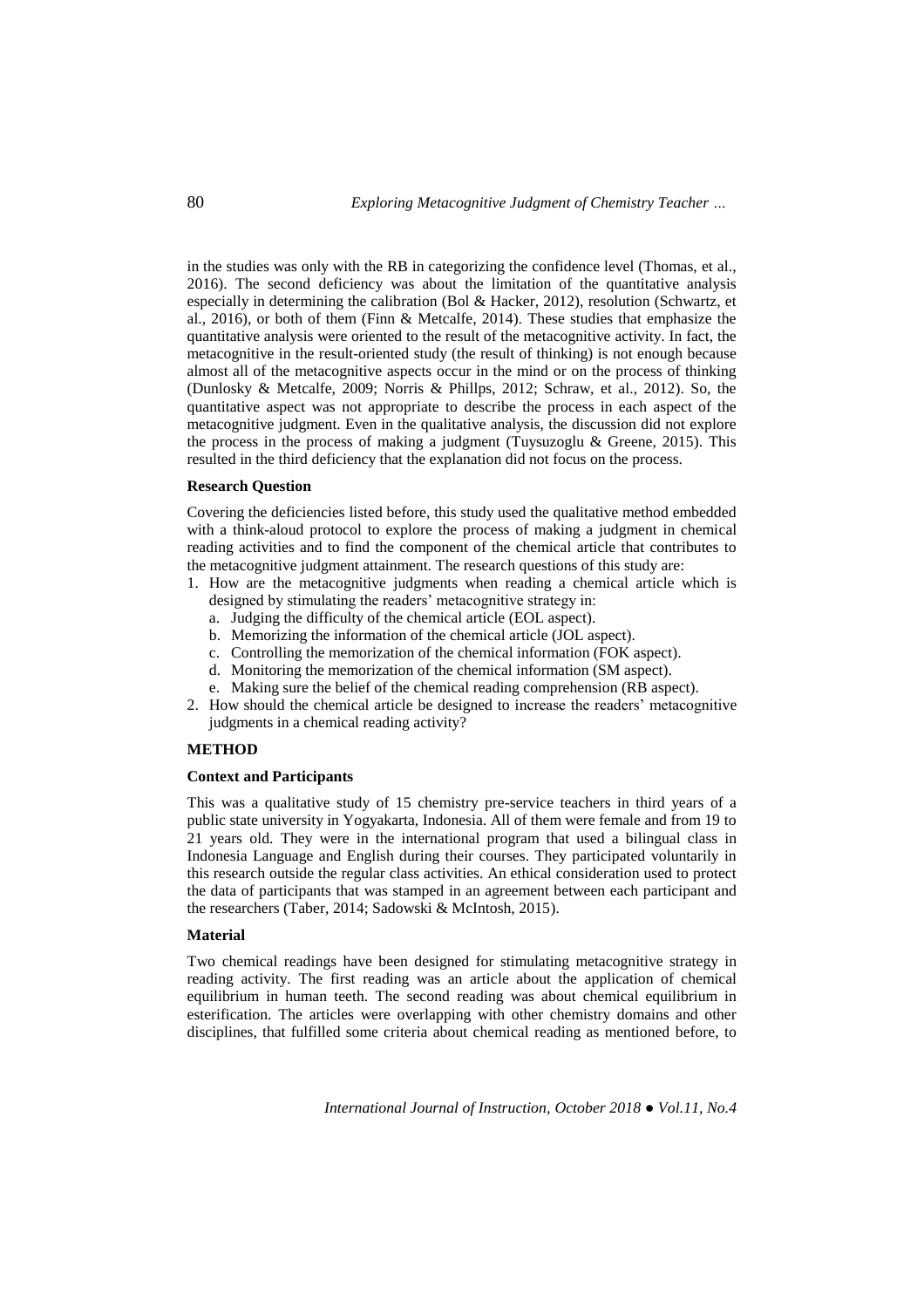stimulating the participants to pose problems in question-form at the metacognitive level. The articles had been validated by experts in related disciplines, and some suggestions form the experts had been used to consummate the reading. Moreover, there were 20 questions of metacognitive judgment exploratory arranged to reveal another metacognitive aspect that was not observed during the reading and posing question activities. The questions were open-ended questions (the questions were derived from each component of EOL, JOL, FOK, SM, and RB as discussed before). They had been validated by two experts on chemistry education and psychological education. Some suggestion from experts had been used to complete the questions' visibility

## **Procedure**

Participants should pose two problems in question-form after they read the article as the result of thinking and reflection of the article. After they made the questions, they should answer the open-ended questionnaire by themselves. The time was limited to 45 minutes to finish their activities. A think-aloud protocol was used in this reading procedure for collecting data about metacognitive activities during reading the article (Jacobse & Harskamp, 2012). The first, each participant was given the reading and had been simulated about the procedure of think-aloud for recording. Each participant had been requested to vocalize or verbalize their thoughts in front of the recorder during they were reading. For validating the think-aloud technique the reading activity was conducted one-by-one (not in a group), without researchers interruption, at the comfort place that participant selected before, and in their spare time (Overton, et al., 2013). Before each participant began to read, they were asked about some terminology of chemical equilibrium that had become the problems on the understanding of the chemical equilibrium and the topic of the articles (these terms were selected because they tended to undergo some systematic and random error (Kousathana & Tsaparlis, 2002).

#### **Data Analysis**

Data recorded about the reading activity, question posing activity, and self-interview were transcripted by participants' approval. Audio and paper-based documents were encoded by special codes to enclose participants' data. Transcriptions of data were checked by participants and independent reviewers to inspect time accuracy of each passage segment and the word precision of think-aloud activity. Coding data of analysis were verified through a focus group discussion with the experts related. The transcriptions were arranged sequentially between the textual words and think-aloud word. Every segment (sentences, equations, and figures/graphs) was measured to the reading rate. This measurement was just only for categorizing the data in the detailed segment of reading patterns.

Next, seeking for the difference or delta  $(\Delta)$  between the reading rate of think-aloud and textual word (relative to the time spent on each participant) was conducted to analyze the reading pattern (Mathabathe & Potgieter, 2014) and to find "what" the metacognitive activities during the reading process. The delta gave a description of the reading pattern. The positive value of the delta showed that participants were more in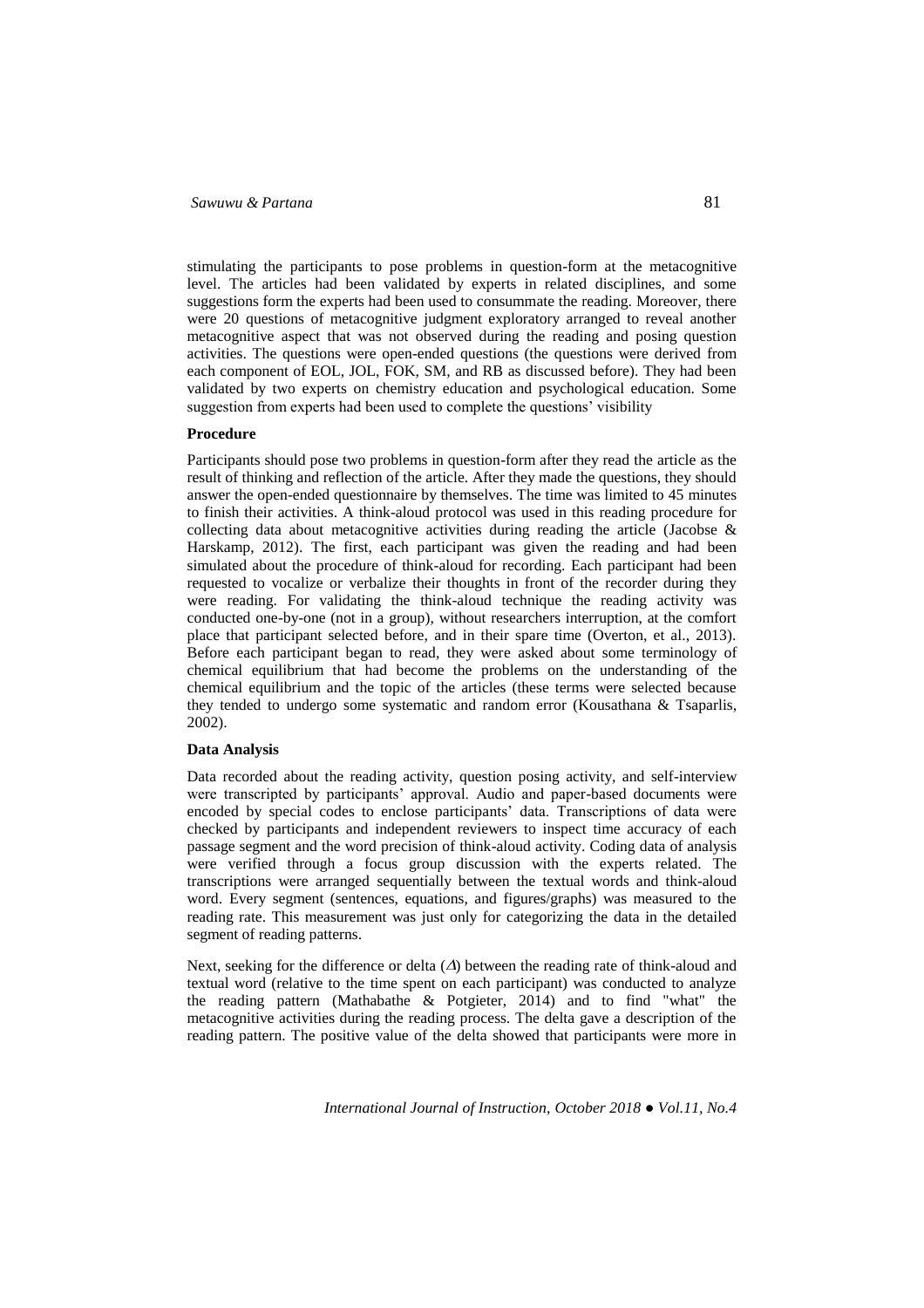think-aloud. The zero value of the delta showed that participants were equal on thinkaloud and normally textual word. The negative delta indicated that participants were less on think-aloud, did not read the words, and stayed in silence for several seconds.

A phenomenological reduction method was used to analyze the reading phenomena (Sadowski & McIntosh, 2015; Chopra, et al., 2017). All data transcripted then were reduced (horizonalization of data). It was carried out by deleting the statements of thinkaloud expressions that were not relating to the activities on each parallel segment of reading the article, posing the questions and answering the questionnaire. After this reduction, the data would be coding and categorized in the same theme that represented the specific expression and the findings of the metacognitive strategy in the reading activity of the chemical article. The coding from the reading pattern was used to find neomatic themes (what the phenomenon is) and the coding from the think-aloud activity and self-interview was used to find neosis themes (how the phenomenon is) (Yuksel  $\&$ Yildirim (2015). Then, data verification was conducted to clarify and reinforce the themes. The neomatic themes were unified as formulation the textural definition but the neosis themes were as the structural definition. By blending the textural and structural definitions and adding with data interpretation, the themes were merged to be the essential definition of metacognitive judgments in chemistry reading activity.

#### **FINDINGS AND DISCUSSION**

#### **How difficult the text I read?**

As the chemical reading contained some specific characteristics, the perception of the readers also followed to judge about their convenience when conducting a chemical reading activity (Pulmones, 2010). In this EOL judgment during the reading activity, five impetus factors were investigated for difficulties in chemical reading activity. They were about terminology in the article, type of the article, information in the article, readers' characteristics, and task demand. First, terminology had become the more reasonable factor for chemical reading comprehension than others. Based on the thinkaloud toward both articles, some terms were detected as the fuzziness for some readers. The readers confessed that there was no information explained in the text about the terms. This case affected the comprehension of one sentence about the term. They said that they had no idea about those terms. Even not only chemical terms but also other discipline terms were given to the article. The spots of unknown familiar words as mentioned above indicate a less-think-aloud activity (the delta closed and converged to 0). The fuzziness toward the unfamiliar, unknown, and unexplained terms on the chemical reading texts, stimulate the readers just thought on curiosity to find definition about them (Demirdogen & Cakmakci, 2014). This inquisitiveness was exposed to some questions posed that interrogated about the definition of some unknown terms.

The second was from the type of the article. If to comprehend the article needed some iteration, from readers' point of view, the readers would undergo a transition on their mental activity. When they did not understand on the first time of reading the text, they would face two options; either passed the text or iterated reading the text. Deciding to iterate the text made the perception about the text was more difficult than the text before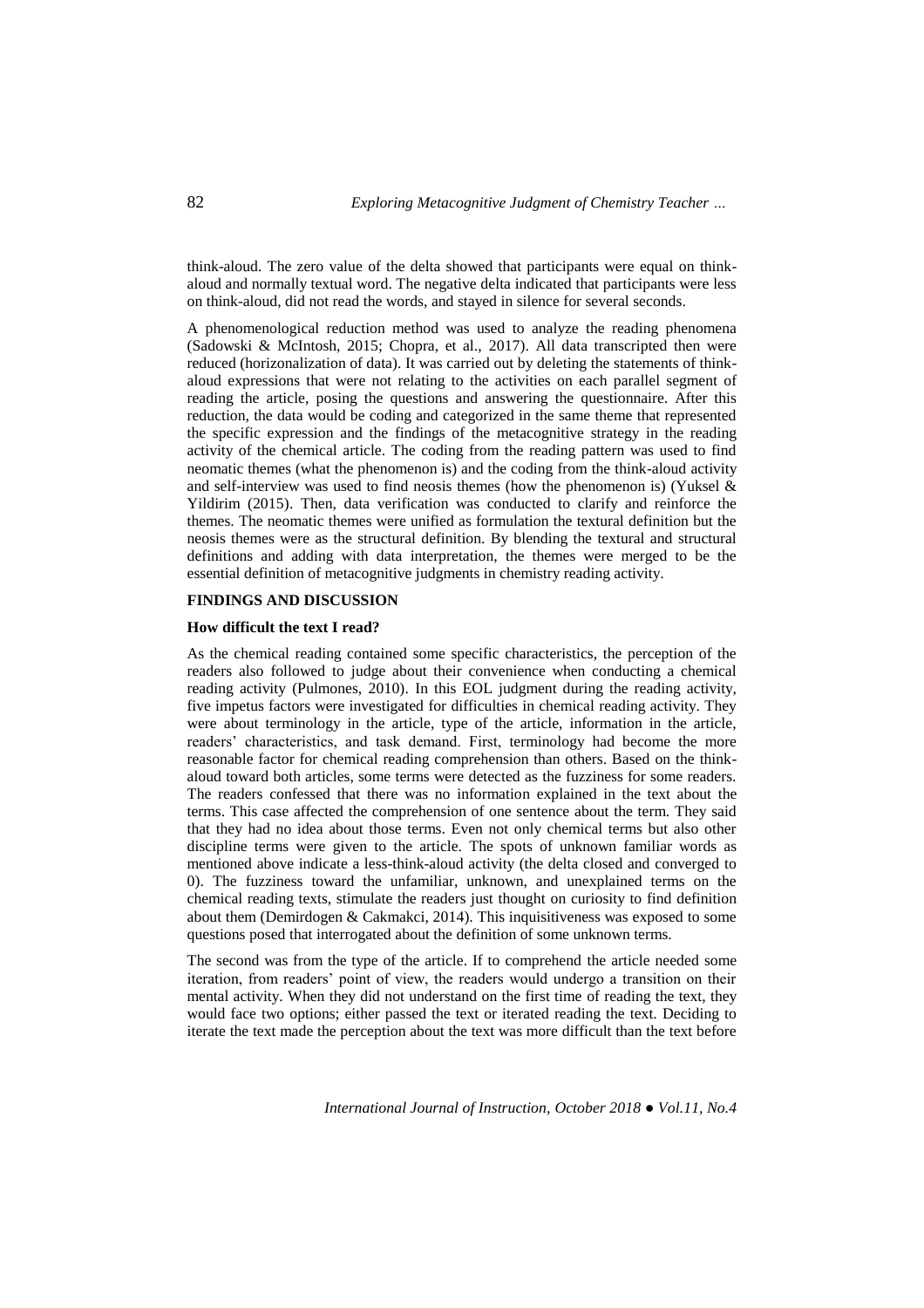(Metcalfe & Kornell, 2005). Moreover, the curious information would attract the attention of the readers to stay on reading. The curious expressions were denoted by the positive value of delta on the reading pattern. The spots showed that the contextual information tended successfully fetching the inquisitive expressions when the chemical reading activity.

The third was also from the information on the text about the clearness and validity of the text. The clearer and the more valid the information, the more difficult the readers found the problem in the text. This effect was affected by the fourth factor, the readers themselves. The readers did not accustom to inquire something during their reading performance, especially in chemistry. They tend to be a text-based reader who believed absolutely what the text they read without any thought consideration (Norris & Philips, 2012). This case was aggravated increasingly by their dislike toward the chemical topic discussed in the text, particularly the chemical equilibrium topic that was admitted as the aversion on the readers' confessions (Kousathana & Tsaparlis, 2002).

The last impetus factor was task demand. The readers' perceptions of the task acted affecting the strategy they used during the reading performance (Metcalfe & Kornell, 2005). The required time was used as a consideration to judge to accelerate, decelerate, pass, or iterate the text. The perception toward the goal also elicits the problem for the readers (Veenman, 2012). In this case, the goal was to pose two question on each article focusing on the chemical equilibrium and its application. The participants' disliking of the chemical equilibrium boosted their perception of the difficulties to pose the question.

#### **How my memory of the text I read?**

Some elements for memorizing on the chemical reading activity were identified similar to the sources from the EOL factors. On this JOL, the prediction and the awareness about the unknown thing that should be learned were constructed by the readers, the structure of the article, the content of the article and the task required. The readers who were judging themselves to go forward reading, back reverse for iteration, or pass the sentence to the next sentence were affected by their focus on the reading activity. This focus related to the awareness of their own self (Veenman, 2012; Chiu & Linn, 2012). When the readers judge themselves that they had no capacity to understanding the topic, they could not design a problem, and they had no interest to the topic, then they would judge to minimize their effort (Metcalfe & Kornell, 2005). Moreover, the nature of the readers themselves that tended to attract to the preferred information, when they could not find the preferred information on the text, they would accelerate their reading speed or pass the text to the next interesting parts of the text.

The terms that were given in the text (escaped from familiar or unfamiliar, known or unknown, new or strange) would be more memorized in the readers' mind. Although all participants were chemistry teacher candidates who had interest in chemical education, the chemical equation was not the memorized thing for all of them. The chemical equation spots had decelerated reading speed and closed to zero even the negative delta. Some readers just formally vocalized the equation without analysis about the reaction. Even some readers stayed in silent looking for the equation and the others passed the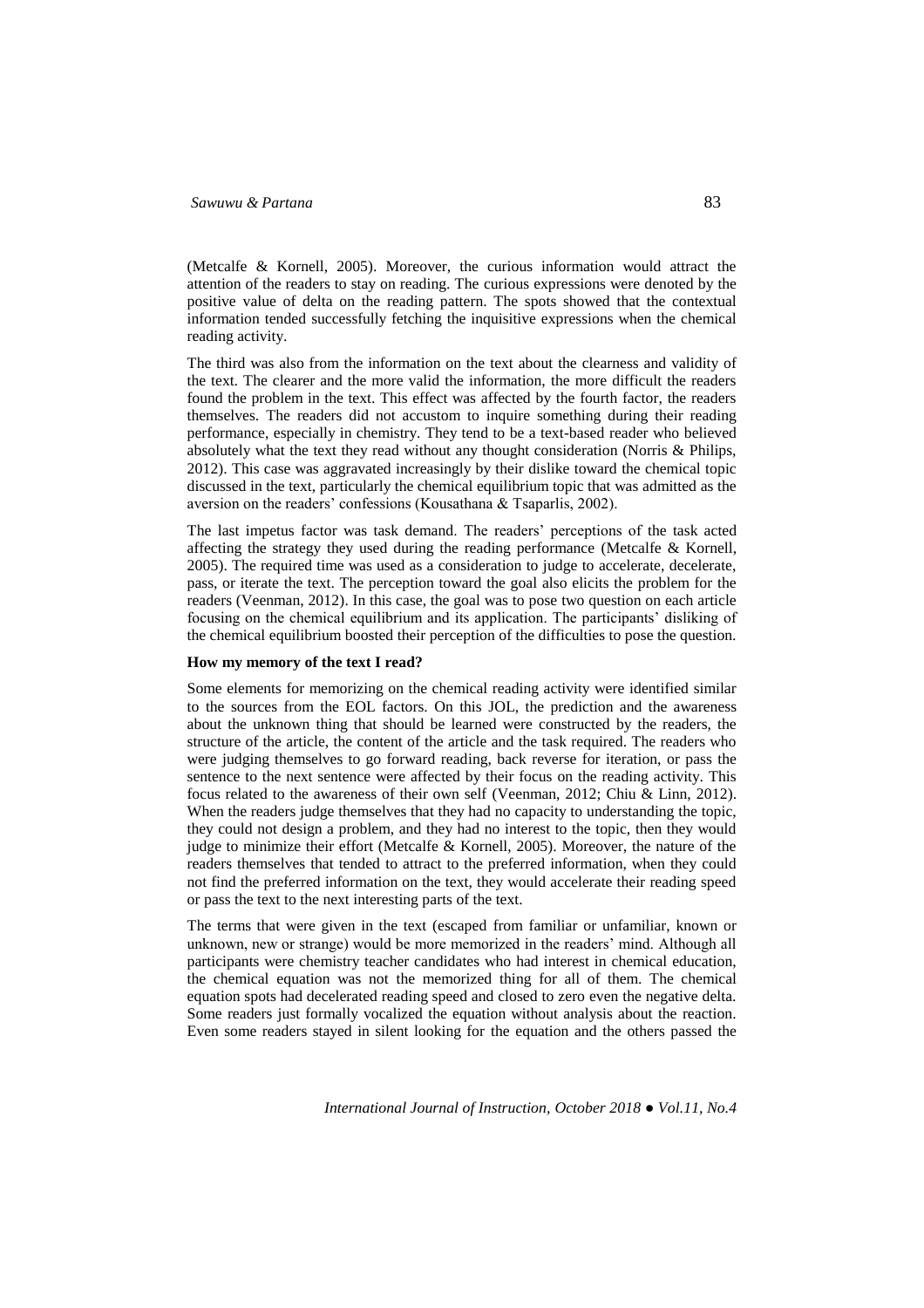equation to another interesting part of the text. The chemical representation had been indicated as the memorizing signals in this chemical reading activity. On the chemical representation spots, the delta diffuse on the spots both independent and dependent chemical representations. This pattern indicated similarly to the chemical equation pattern that some readers used the representations to be signals for memorizing the information about the text's idea.

The content of the text also contributed to the memorization of the chemical reading. For the text-based readers, they noticed that the familiar chemical information had been memorized in their mind (Norris & Phillips, 2012). They focused on the title-based text. For the first article entitled "Demineralization and Remineralization", every phrase or clause containing "demineralization" and "remineralization" had been signaled by the important part to memorize. Like the first article, the second article entitled "Esterification" had been indicated that every esterification phrase or clause was denoted as the memorizing spots. For the belief-background-based readers, in this case, their background belief was related to chemistry, their perspective about the related chemical concepts also used as the memorizing spot determination (Norris & Phillips, 2012). On this spots, some errors in chemical equilibrium understanding were detected such as the similar concept between reaction rate and chemical equilibrium, the use of a catalyst, etc. In addition, the secondary data of the text such as the detail information or explanation about a process became the signals for memorization. The critical-based readers underwent critical metacognitive think-aloud on the contextual text, notice statement and contrary statement mentioned in the text.

The last, this JOL was also promoted by the task demand. The task comprehension to find the problem in the text was considered to the performance of the chemical reading activity. For posing questions related to the chemical equilibrium and its application on the text, the readers had designed their own model about the question they would pose. For the contextual-based readers, they tended to focus on every contextual information to link to their experiences. For the text-based, they were seeking for the definition or understanding about the unexplained information (Norris & Phillips, 2012). And for the critical-based readers, they posed the interrelationship among the problems they found in the text. Strategy for utilizing time was also determined to accelerate or decelerate their quest for the goal (Metcalfe, 2009). Thus, the JOL on the metacognitive chemical reading activity (involving think-aloud and question posing) required the cohesiveness contribution from each impetus.

## **How do I control my memory when reading?**

On this chemical reading activity, some containment of FOK aspects in each state were identified. For the FOF state, the judgments were initiated by the characteristics of the text given such as representation figures, curious-trigger statements, chemical reactions, and the unfamiliar terms but contextual for the readers. The TOT state was also affected by those text's characteristics added by the recording effect and the difficulty on diction when verbalizing and arranging the questions. When the readers know they should record themselves, some anxiety elicited in their mind. Besides on the nature of the readers themselves, the anxiety appeared as the think-aloud validity and the nature of the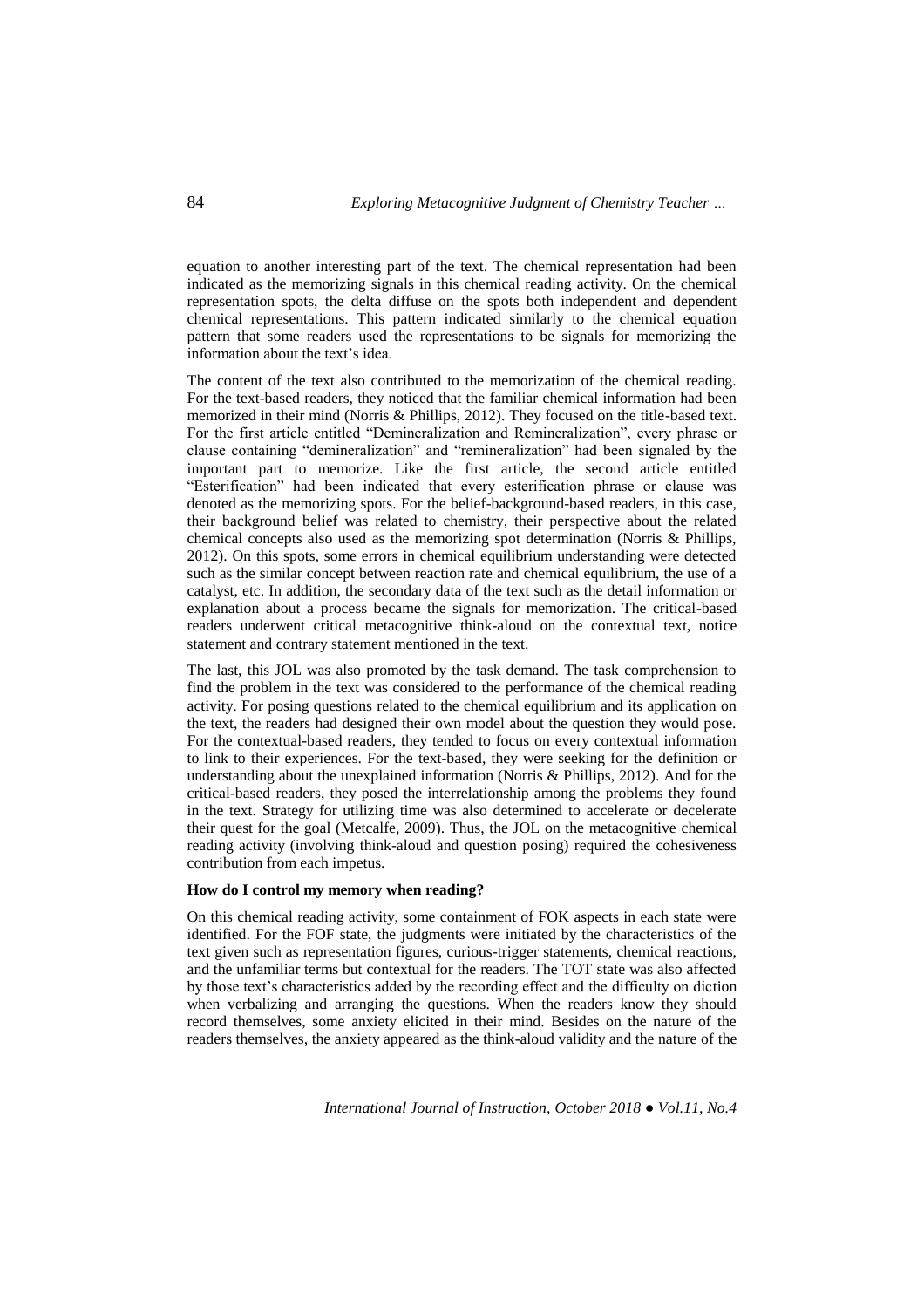readers that accustomed to voiceless learning activities. The anxiety also caused the FOD when the readers try to understand the chemical text. The feeling was a response toward anxiousness of the failure to reach the goal, to understand the text, to have nothing time left, and to have the unable skill required. This FOD tended to fail the readers for understanding the chemical reading that could impact the quality of the questions posed. If the readers pushed themselves on these difficulties to stay on the reading performance, they would read the text as just reading physically but not mentally (Metcalfe & Kornell, 2005). They read the text without infiltrating the text or try to get a comprehension of the text. This condition could initiate the BIM state. In contrary, if the readers thought too much about the text for an understanding, they would topple themselves on this state (Efklides & Touroutoglou, 2010). This condition also occurred when the readers faced the dilemma between "what I am puzzled" and "what I am contemplated". Some participants confessed that their negative mood also garbled their thought and bothered to their concentration toward the reading activity.

Some strategies for terminating the states conducted were by the participants during this reading activity. To terminate the FOF state, the readers would link the chemical representations and terms to the text of related sentences and experiences. Some chemical readers selected to stay in silent for a moment for refreshing their mind to handle TOT, FOD, and BIM states. Some readers tried to re-read the text for terminating the TOT and FOD states. The others tried to motivate themselves and do another activity when they were in FOD and BIM states. Another was rethinking, expecting a help, and trying to say something until finding the words.

## **How do I know my memory work well?**

Recognizing the information they found from the text till deciding the information for designing the questions was monitored by a source-monitoring judgment that made rapidly during the reading comprehension. Four steps were identified in this research that the readers undertook and underwent during the chemical reading performance for confirming what the memory of the information should be elected. The first, after the readers found the terms, phrases, clauses, sentences, or figures, they would be seeking for the familiarity about them by recalling and recollecting their memories related them. There were three sources of the memory should be considered, from kinesthetic (memory about the experience), visual and audio memories. This recollection was a highly similar indicator of a single memory retrieval process (Martin, et al., 2011) which contributing to their recognition decisions (Ingram, et al., 2012).

Secondly, they were seeking for the detail of memory to measure the accuracy of the result from recollection and familiarity before. In this step, the readers weighed the sum of memories, the sources of the memory, and the related memory. For notions of memory accuracy, all memories could be the true memory or false memory in generating personal meanings (Conway & Loveday, 2015). False memories were affected by sleep deprivation on susceptibility, which could have dire consequences (Frenda, et al., 2014), or not only of the general familiarity but also the result of conscious recollection. For justification toward this detailed memory, then the third, the readers were seeking for more information related to the information they had. In this step, the readers were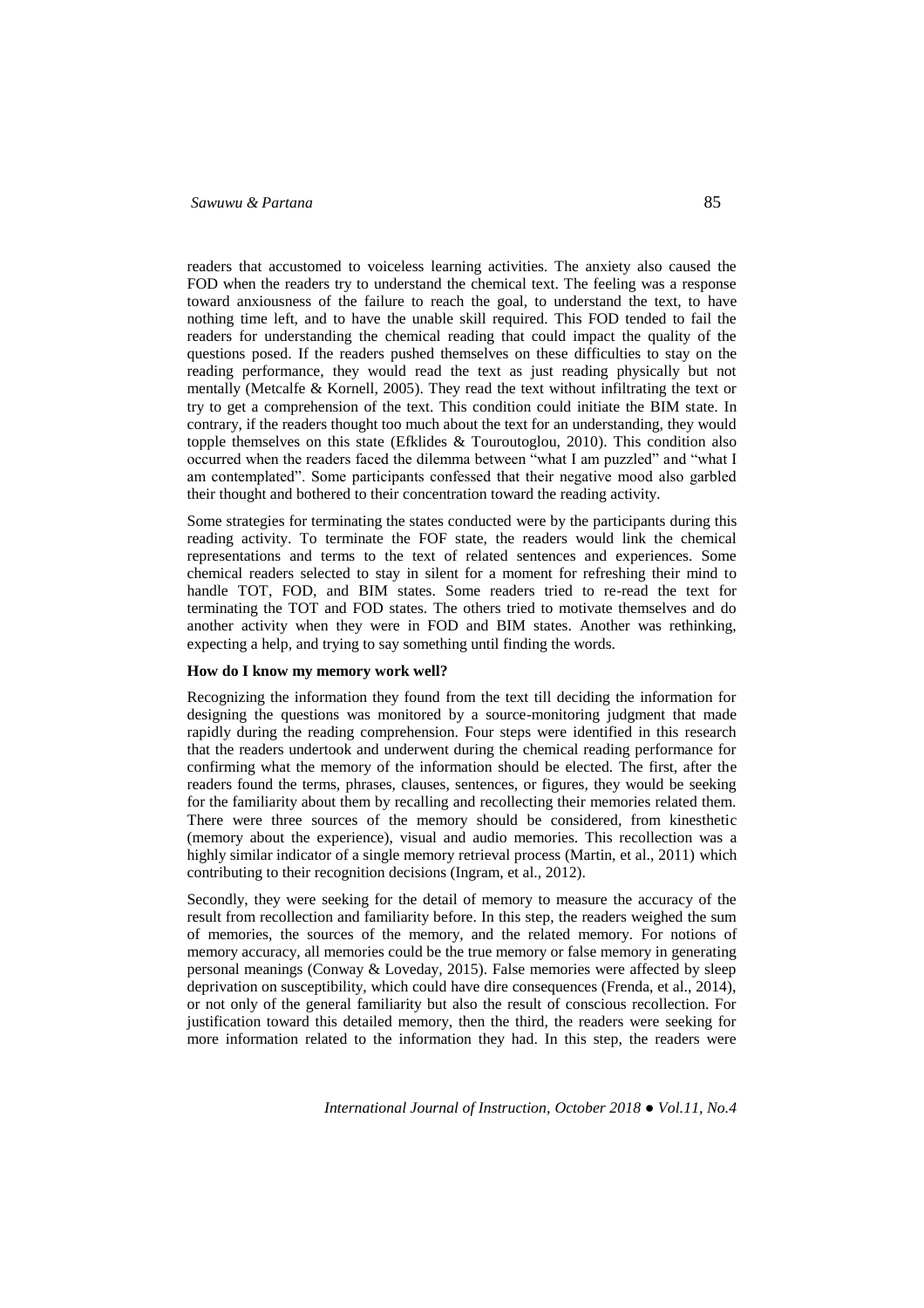seeking for the close memory related the information, seeking for when, where, how, and why the memory occurred, and rethinking to investigate chronologically. If the readers worked hard to memorize, they would become more difficult in remembering and the memory would associate the familiarity of phenomenological experiences to elicit the false remembering (Anderson, et al., 1994). The last, to decide the memory the readers alerted themselves about the completeness of their remembering. They judged about the certainty of the memory: "I am sure about the memory" (refer to the iterative thinking process always bring in similar comprehended belief) or "I am not sure about the memory" (refer to the iterative thinking process bring in the clogged comprehension). Then, they judged about the confirmation of the memory: "I know" (implied that the detailed memory about the information had been confirmed) or "I do not know" (implied that there is no confirmation about the memory related to the information). Finally, they would judge to the relevance of the memory to the task: "My memory is relevant" (means that the memory is important used to question posing) or "My memory is not relevant" (means that the memory is unrelated to the task).

#### **How my belief in my reading comprehension?**

Through this study, the readers showed the level of confidence in the retrieved answer (goal-oriented) and in renewed understanding (process-oriented) by percentage and/or verbal statements (Kleitman & Moscrop. 2010). In this case, the goal-oriented was the chemical question posing and the process-oriented was the chemical reading comprehension. When the confidence more than 80%, it implied that "I am sure with my result" and "I am optimistic to my last understanding". The 80% confidence refers to "I think my result is good" or "I think my understanding is sufficient". The 60% confidence means that "my result is adequate" or "I think I need more time to modify my understanding". The 40% implies that "I think my result is sufficient" or "I am stuck on my little understanding". The confidence up to 20% means that "I am not sure with my result" or "I have not found my understanding". And the 0% confidence level was "I don't know to judge myself" and "I am pessimistic to judge what I have done". These confidences depended on the judgments made from four previous aspects (Finn & Metcalfe, 2014; List & Alexander, 2015; Schwartz, et al., 2016; Rummer, et al., 2016)

Based on those two orientations, the retrospective belief of the readers on these chemical reading activities divided the readers into four types. The first readers were the adroit-reader type. The readers had a high confidence in their result and understanding about the reading performance. The second was the dubious–reader type. The readers tried to have a high confidence in their result yet actually they had a problem to make sure their understanding. The third was the mind-restrained–reader type. The readers had a confidence in their understanding of the chemical reading. They could link and organize their understanding yet they had a discomfort to express their understanding or ideas to the goal required. The last was the indecisive-reader type. The readers had some problems such as under-confidence, pessimistic, and uninterested.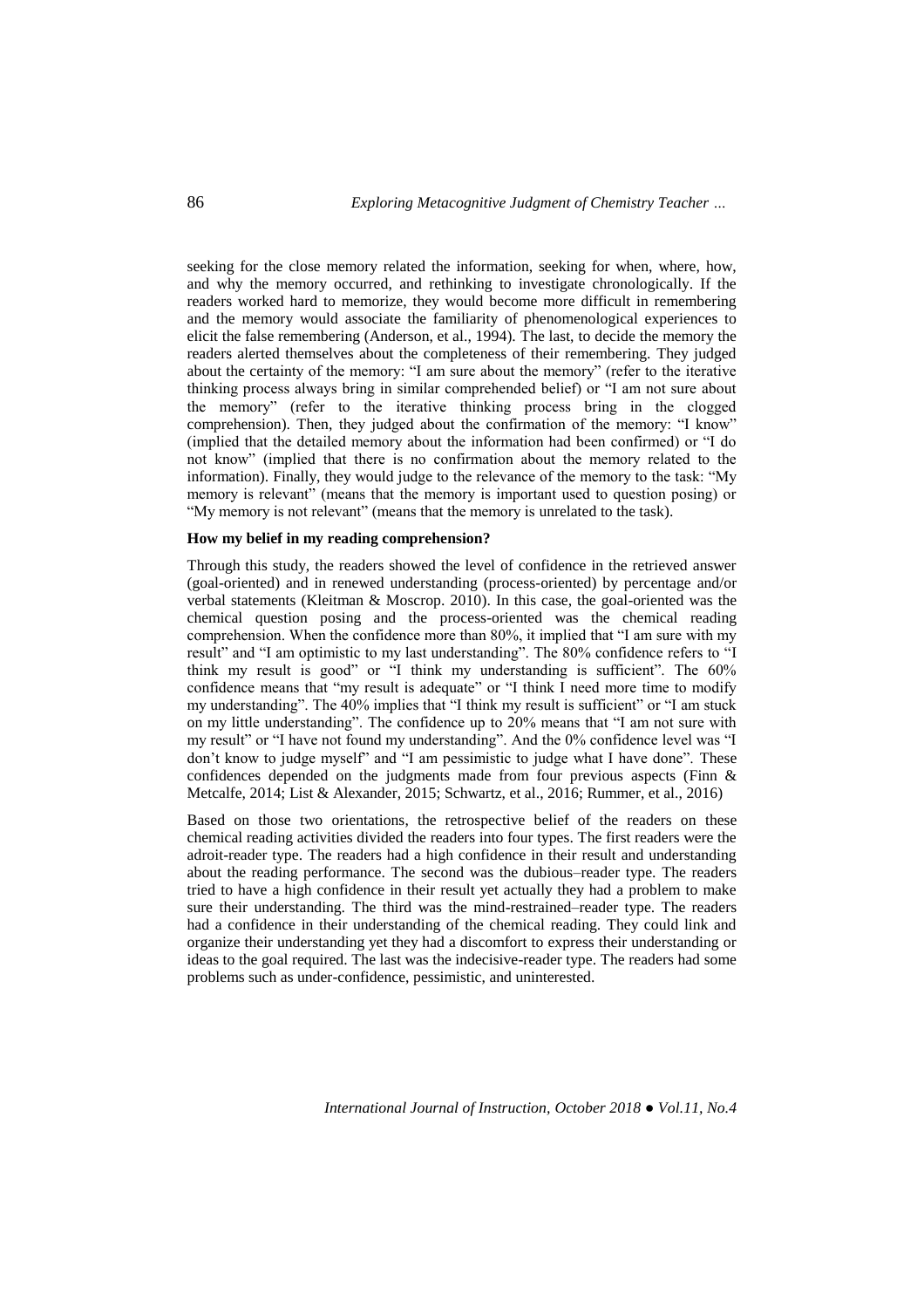#### **Designing the Chemical Article for Improving the Metacognitive Judgment**

According to the findings of each aspect of the metacognitive judgment in chemical reading activities, the metacognitive chemical article should be designed by determining several components as mentioned below.

- 1. It should have a metacognitive instruction to begin a chemical reading activity for example to have a question posing, concept mapping, etc. The specific tasks are required such as time-limited, the specific chemical topic, and the specific technique (e.g. think-aloud, group discussion, etc.).
- 2. The topic should be proper to the sequence of the chemical topics. This includes the intra-disciplinary of main chemical concepts used in the chemical article (Herscovitz, et al., 2012). The additional information or advanced chemical concepts used in the article should be explained in order to avoid the students' confusion.
- 3. The topic and the title of the article should be interesting and contextual. Every important information should use the title-rooted phrases or clauses to help students find the important memorization spots in the chemical article.
- 4. Dependent multiple chemical representations should be in every chemical article (Gilbert & Treagust, 2009). The phenomenology representation in the beginning and the end of the article can attract the interest of students. The chemical equation and symbol or model representation should be combined with phenomenological representation and others to make contextual and meaningful chemical information.
- 5. Make sure that all definitions and explanations about unfamiliar terms should be explained in the chemical article explicitly or implicitly. Try to present the application of the chemical concept first, then explained the concepts without showing the complexity. The complexity of the article can be added gradually when the students have been familiar with the topic and the chemical reading activity.
- 6. The chemical article should be interactive to the students (Norris & Phillips, 2012) through confirmation, notice, and contrary statements, analogies or metaphors, a guided statement to think or ask something, reflective and persuasive statement, etc.
- 7. Make sure that the teachers, who command the students to read, have to read and understand the article first. Teachers should check that the components mentioned before must have been in the chemical article and should measure the article proper to students based on the language, the clearness, the completeness, and the precision of the chemical concepts.

# **CONCLUSION AND SUGGESTION**

Exploration of the metacognitive judgment on the metacognitive chemical reading activity indicated that the judgments decided during the reading comprehension (process) affected reciprocally the judgments for the question posing (result). When the readers measured themselves toward the chemical reading they faced, some difficulties were found contributing to their reading performance such as accelerating or decelerating their reading speed, vocalizing or muting on think-aloud, and passing or continuing reading the text. Terminology in the text, type of the article, information characteristics, the readers' characters, and the task demand have been the impetus factors for the difficulties. Every segment of the chemical article should have certain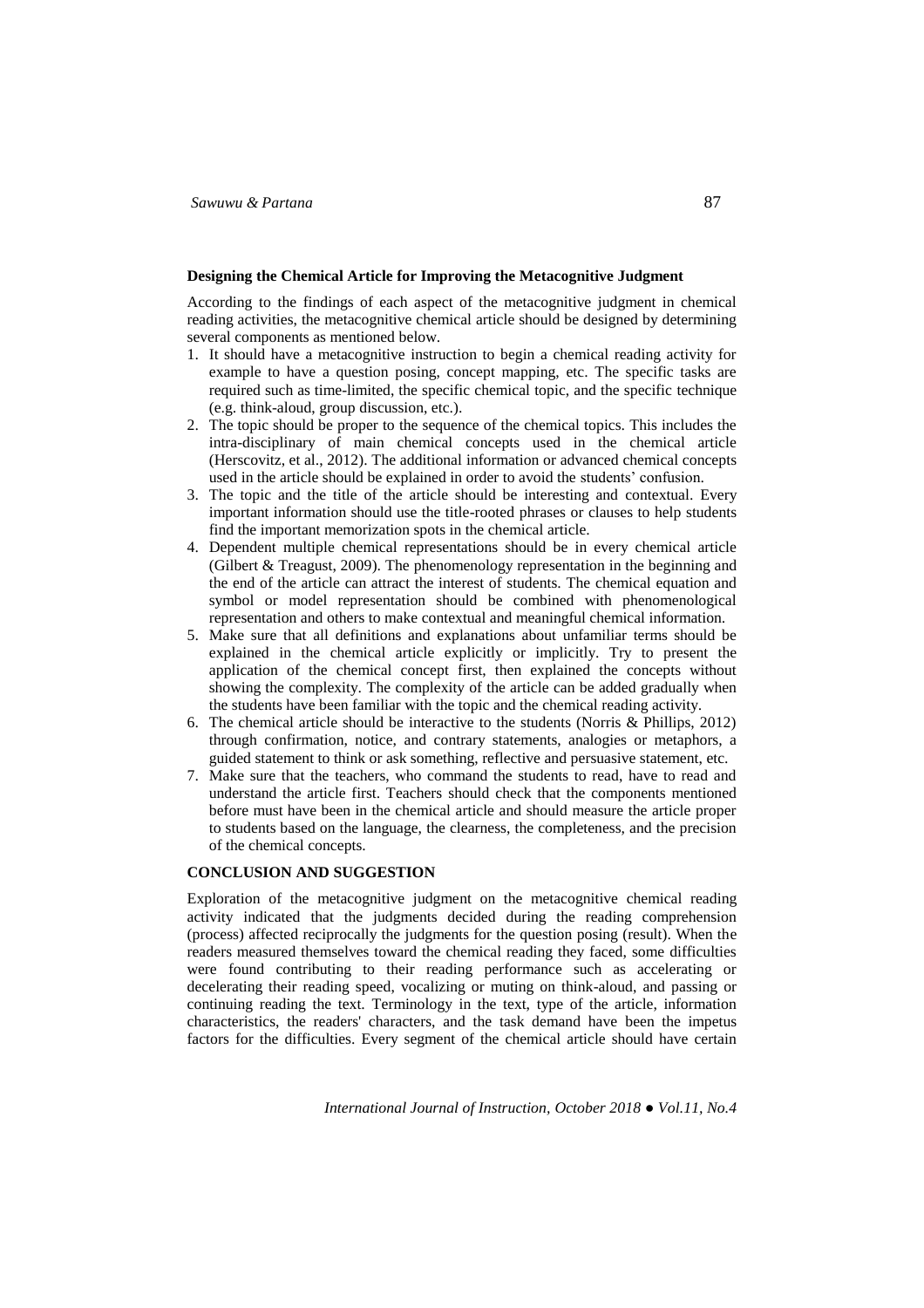elements for signaling the memorization spot. For chemical information, the spots were labeled by chemical terms, chemical equation and chemical representations, either dependently or independently. The readers' perception of the topics and their awareness about themselves also affected the task comprehension and strategy for seeking the memorization spots. The text-based readers focused on the title terms of each sentence in the text. The belief-background-based readers denoted the chemical information related as the spots for expanding their memory and understanding. The critical-based reader chased the contextual parts of the article for their preparation to reach the goal.

Facing the difficulty and seeking for the memorization spots were controlled by some metacognitive feelings. The FOF accompany in every memorization process so that the impetus factors also influenced this feeling. When the thinking process and think-aloud activity were inequality, the TOT state had the higher possibility. If the anxiety was not controlled during the reading performance, the FOD would appear and would prolong to the BIM state. Some strategies had been identified as the termination ways toward each feeling state. The silent activity during the reading performance could be indicated for the strategy to terminate the feeling or shift to other segments of the text. Thus, the readers knew that their memory and understanding about the chemical reading worked well by way of some steps in remembering process from the familiarity and recollection the memory to decide the confirmation about the memory. The beliefs toward the confirmation were expressed retrospectively as confidential degree toward the goaloriented and process-oriented quantitatively or qualitatively.

The chemical reading should be designed stimulating the metacognitive activity of the readers. The definition of the terms used should be considered to elicit the curiosity and critics toward the text. The contextual topic on chemical readings should be as the trigger for more positively metacognitive judgments. The chemical representations required for the memorization spots dependently. The question posing activity after the reading performance, seeking for the important information on the text, and summarizing the text (on brainstorming or concept mapping) could be the effective alternatives for confirmation of the reading comprehension. To train the students to be the adroit-readers, the teachers could conduct this think-aloud activity. This activity gives advantages for the teachers to analyze their students' errors on the chemical conceptions, to determine the further judgments about the next class, and to evaluate and develop the sufficient chemical reading for their students. As the chemistry teacher candidates, the readers especially should have accustomed to critical-based reading and become the adroit-readers for preparing themselves to be the metacognitive assessors. Therefore, the assessment of the thinking process during chemistry classes could be conducted effectively and the students' or the readers' need for chemical reading comprehension could be handled by the proper treatments.

## **ACKNOWLEDGMENTS**

The authors are very grateful to Indonesia Endowment Fund for Education (LPDP) for supporting this research.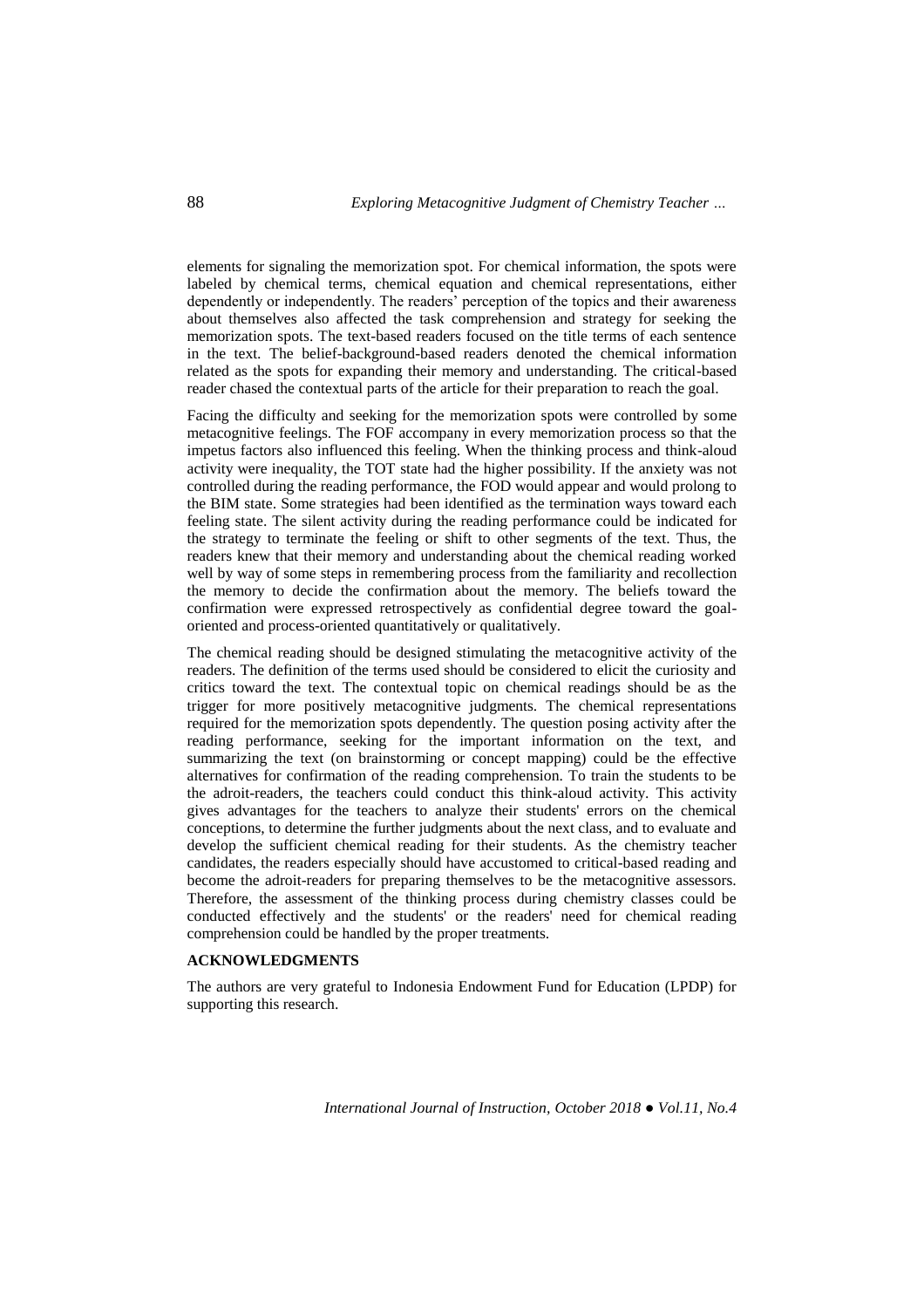#### **REFERENCES**

Anderson, M. C.; Bjork, R. A. & Bjork, E. L. (1994). Remembering can cause forgetting: Retrieval dynamics in long-term memory. *Journal of Experimental Psychology: Learning, Memory, and Cognition,* 20/5, 1063-1087.

Batchelder, W. H. & Batchelder, E. (2008). *Handbook of Metamemory and Memory.* New York, NY: Psychology Press.

Ben-Eliyahu, A. & Bernacki, M. L. (2015). Addressing complexities in self-regulated learning: a focus on contextual factors, contingencies, and dynamic relations. *Metacognition and Learning*, 10, 1-13.

Bol, L., & Hacker, D. J. (2012). Calibration research: where do we go from here? *Frontiers in Psychology,* 3, 229.

Callender, A. A.; Franco-Watkins, A. M. & Roberts, A. S. (2016). Improving metacognition in the classroom through instruction, training, and feedback. *Metacognition and Learning*, 11/2, 215-235.

Chiu, J. L. & Linn, M. C. (2012). *Metacognitive in Science Education: Trends in Current Research.* Dordrecht: Springer.

Chopra, I.; O'Connor, J.; Pancho, R.; Chrzanowski, M., & Sandi-Urena, S. (2017). Reform in a general chemistry laboratory: how do students experience change in the instructional approach? *Chemistry Education Research and Practice*, 18, 113-126.

Conway, M. A. & Loveday, C. (2015). Remembering, imagining, false memories and personal meanings. *Consciousness and Cognition*, 33, 574-581.

De Bruin, A. B. H.; Kok, E. M.; Lobbestael, J. & de Grip, A. (2017). The impact of an online tool for monitoring and regulating learning at university: Overconfidence, learning strategy, and personality. *Metacognition and Learning,* 12/1, 21-43.

Demirdogen, B. & Cakmakci, G. (2014). Investigating students' interest in chemistry through self-generated questions. *Chemistry Education Research and Practice,* 15, 192-206.

Dunlosky, J. & Bjork, R. A. (2008). *Handbook of Metamemory and Memory*. New York, NY: Psychology Press.

Dunlosky, J. & Metcalfe, J. (2009). *Metacognition*. Los Angeles, LA: Sage.

Efklides, A. & Misailidi, P. (2010). *Trends and Prospects in Metacognition Research*. New York, NY: Springer.

Efklides, A. & Touroutoglou, A. (2010). *Trends and Prospects in Metacognition Research*. New York, NY: Springer.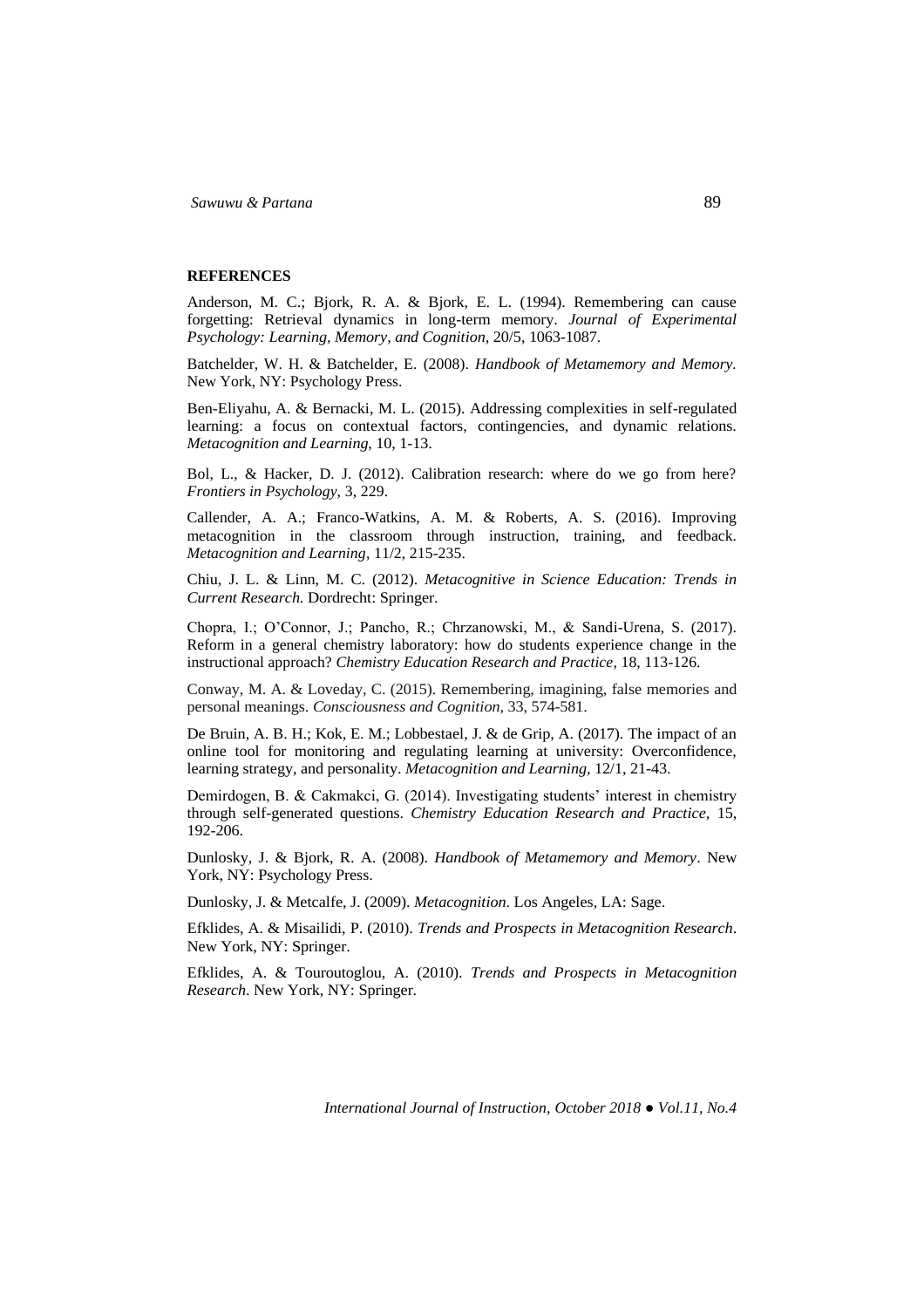Efklides, A.; Samara, A. & Petropoulou, M. (1999). Feeling of difficulty: An aspect of monitoring that influences control. *European Journal of Psychology of Education,*  14/4, 461-476.

Finn, B., & Metcalfe, J. (2014). Overconfidence in children's multi-trial judgments of learning. *Learning and Instruction,* 32, 1-9.

Ford, C. L. & Yore, L. D. (2012). *Metacognitive in Science Education: Trends in Current Research.* Dordrecht: Springer.

Frenda, S. J.; Patihis, L.; Loftus, E. F.; Lewis, H. C. & Fenn, K. M. (2014). Sleep deprivation and false memories. *Psychological Science*, 25/9, 1674-1681.

Gilbert, J. K. & Treagust, D. F. (2009). *Multiple Representations in Chemical Education*, Dordrecht: Springer.

Herscovitz, O.; Kaberman, Z.; Saar, L. & Dori, Y. J. (2012). *Metacognitive in Science Education: Trends in Current Research.* Dordrecht: Springer.

Ingram, K. M.; Mickes, L. & Wixted, J. T. (2012). Recollection can be weak and familiarity can be strong. *Journal Experimental Psychology: Learning, Memory and Cognition,* 38/2, 325-339.

Jacobse, A. E. & Harskamp, E. G. (2012). Towards efficient measurement of metacognition in mathematical problem solving*. Metacognition and Learning,* 7/2, 133-149.

Kaberman, Z. & Dori, Y. J. (2009). Metacognition in chemical education: Question posing in the case-based computerized learning environment. *Instructional Science,*  37/5, 403-436.

Khezrlou, S. (2012). The relationship between cognitive and metacognitive strategies, age, and level of education. *Reading Matrix*, 12/1, 50-61.

Kleitman, S. & Moscrop, T. (2010). *Trends and Prospects in Metacognition Research*. New York, NY: Springer.

Korpershoek, H.; Kuyper, H. & van Der Werf, G. (2015). The relation between students' math and reading ability and their mathematics, physics, and chemistry examination grades in secondary education. *International Journal of Science and Mathematics Education,* 13/5, 1013-1037.

Kousathana, M. & Tsaparlis, G. (2002). Students' error in solving numerical chemicalequilibrium problems, *Chemistry Education Research and Practice in Europe,* 3/1, 5- 17.

List, A., & Alexander, P. A. (2015). Examining response confidence in multiple text tasks. *Metacognition Learning,* 10/3, 407-436.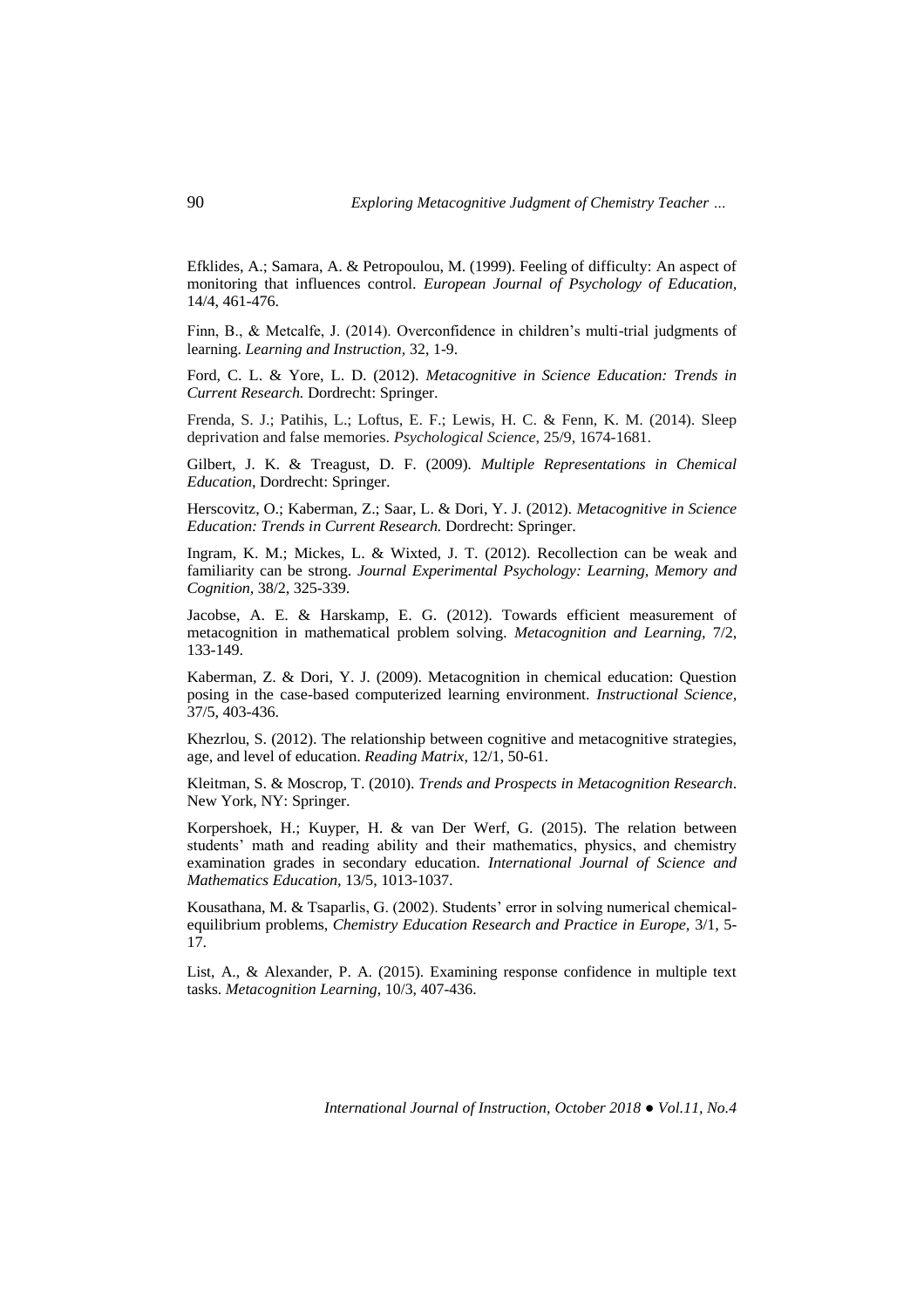Martin, C. D.; Baudouin, J.; Franck, N.; Guillaume, F.; Guillem, F.; Huron, C. & Tiberghien, G. (2011). Comparison of RK and confidence judgment ROCs in recognition memory. *Journal of Cognitive Psychology,* 23/2, 171-184.

Mason, L.; Boldrin, A. & Ariasi, N. (2010). Epistemic metacognition in context: evaluating and learning online information. *Metacognition and Learning*, 5, 67-90.

Mathabathe, K. C. & Potgieter, M. (2014). Metacognitive monitoring and learning gain in foundation chemistry. *Chemistry Education Research and Practice*, 15, 94- 105.

Metcalfe, J. & Kornell, N. (2005). A region of proximal learning model of study time allocation. *Journal of Memory and Language,* 54, 463-477.

Metcalfe, J. (2009). Metacognitive judgments and control of study. *Current Directions in Psychological Science*, 18/3, 159-163.

Nelson, T. O. & Narrens, L. (1990). Metamemory: A theoretical framework and new findings. *Psychology of Learning and Motivation,* 26, 125-173.

Norman, E.; Price, M. C. & Duff, S. C. (2010). *Trends and Prospects in Metacognition Research.* New York, NY: Springer.

Norris, S. P. & Phillips, L. M. (2012). *Metacognitive in Science Education: Trends in Current Research.* Dordrecht: Springer.

Overton, T.; Potter, N. & Leng, C. (2013). A study of approaches to solving openended problems in chemistry. *Chemistry Education Research and Practice,* 14, 468- 475.

Pulmones, R. (2010). Linking students' epistemological beliefs with their metacognition in a chemistry classroom. *The Asia-Pacific Education Researcher*, 19/1, 143-159.

Rummer, R.; Schweppe, J.; & Schwede, A. (2016). Fortune is fickle: Null-effects of disfluency on learning outcomes. *Metacognition Learning*, 11/1, 57-70.

Sadowski, C., & McIntosh, J. E. (2015). A phenomenological analysis of the experience of security and contentment for latency-aged children in shared-time parenting arrangements. *Journal of Phenomenological Psychology*, 46, 69-104.

Schraw, G.; Olafson, L.; Weibel, M., & Sewing, D. (2012). *Metacognitive in Science Education: Trends in Current Research*. Dordrecht: Springer.

Schwartz, B. L.; Boduroglu, A., & Tekean, A. I. (2016). Methodological concerns: The feeling-of-knowing task affects resolution. *Metacognition Learning*, 11/3, 305-316.

Siegel, M. A. (2012). Filling in the distance between us: Group metacognition during problem-solving in a secondary education course. *Journal of Science Education and Technology,* 21, 325-341.